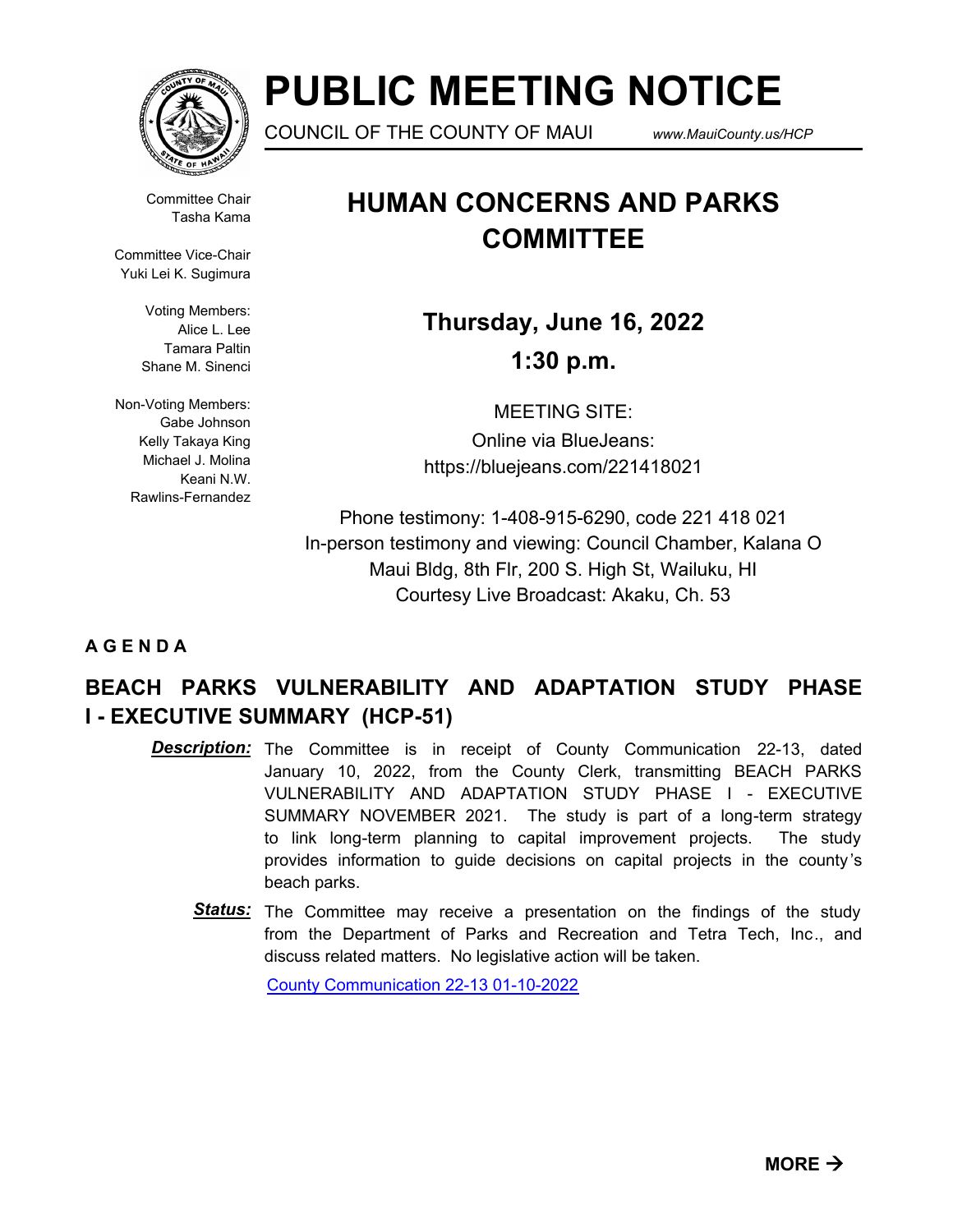### **PUAMANA BEACH PARK UPDATE (HCP-1(4))**

- **Description:** In accordance with Rule 7(B) of the Rules of the Council, the Committee may receive an update regarding Puamana Beach Park.
	- Status: The Committee may receive a presentation from the Department of Parks and Recreation relating to Puamana Beach Park, and discuss other related matters. No legislative action will be taken.